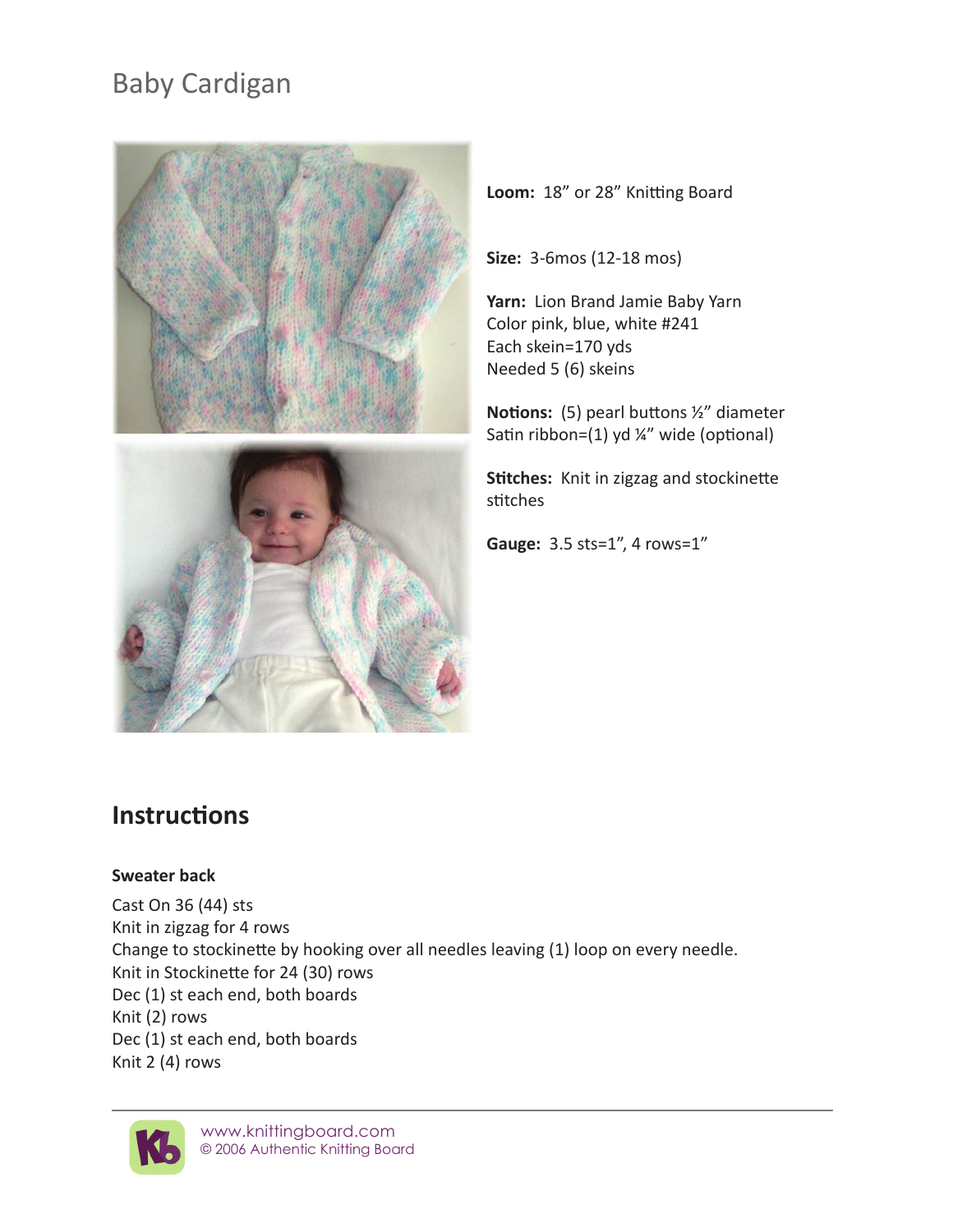Dec (1) st each end, both boards Knit 2 (4) rows Dec (1) st each end, both boards Knit 4 (6) rows. Bind off with (3) loop Bind Off using crochet hook.

## **Sweater Front with Button Holes** (Right side)

Cast On 22 (26) sts Knit in zigzag for (4) rows Change to stockinette with placket front Start placket front at center opening edge or beginning of row. Weave 4 needles in stockinette, return to beginning as you would an entire circular. Now do a complete circular on all needles. First 4 needles will have (2) extra wraps. Lift (2) lower loops over top for these first 4 needles. The rest of the needles will have the usual (1) over (1). Continue hooking the row. Knit (1) additional row in Stockinette with placket. You will do the placket edge for the entire front piece (both fronts).

Buttonhole row

After hooking the last row, you will adjust for the buttonhole. Go to loops on needles #3, both boards, lift and place one loop onto needle #2 and one on needles #4. Needles #3 will now be empty, and needles #2 and #4 will have 3 loops.

Weave next row. First (4) needles will have (4) loops on needles #1, (5) loops on needles #2, (2) loops on needle #3, and (5) loops on needles #4. Hook all so that there are (2) loops remaining on each of the (4) needles and (1) loop on all the rest. Since needles #3 only have (2) wraps, do nothing. This completes the buttonhole row.

You have knit a total of 7 rows for both sizes which includes your first buttonhole.

Size sml-Continue knitting in stockinette with placket for additional (7) rows. Repeat buttonhole row. Repeat these (8) rows (1) additional time.

After 3<sup>rd</sup> buttonhole, start decrease on opposite (arm) edge. Decrease (1) st, both boards every (3) rows until a total of (4) decreases have been completed.

Placket edge continues with (6) rows, buttonhole row, (6) rows, buttonhole. After this last buttonhole row, knit (1) row. Bind Off.

Size (lge)=Continue knitting in stockinette with placket for additional (9) rows.

Repeat buttonhole row. Repeat these (10) rows until you have completed all 5 buttonholes. At same time, after 3rd buttonhole, start decrease on opposite (arm) edge. Decrease (1) st, both boards, every (4) rows until a total of (4) decreases have been completed.

After the 5th buttonhole is complete, knit (3) rows. Bind Off.

Remember, you are doing the placket front and buttonholes on the center of sweater front and the decreases on the arm side of sweater front.

# **Button side of Front** (Left)

Repeat the front of sweater, except do not do the buttonholes.